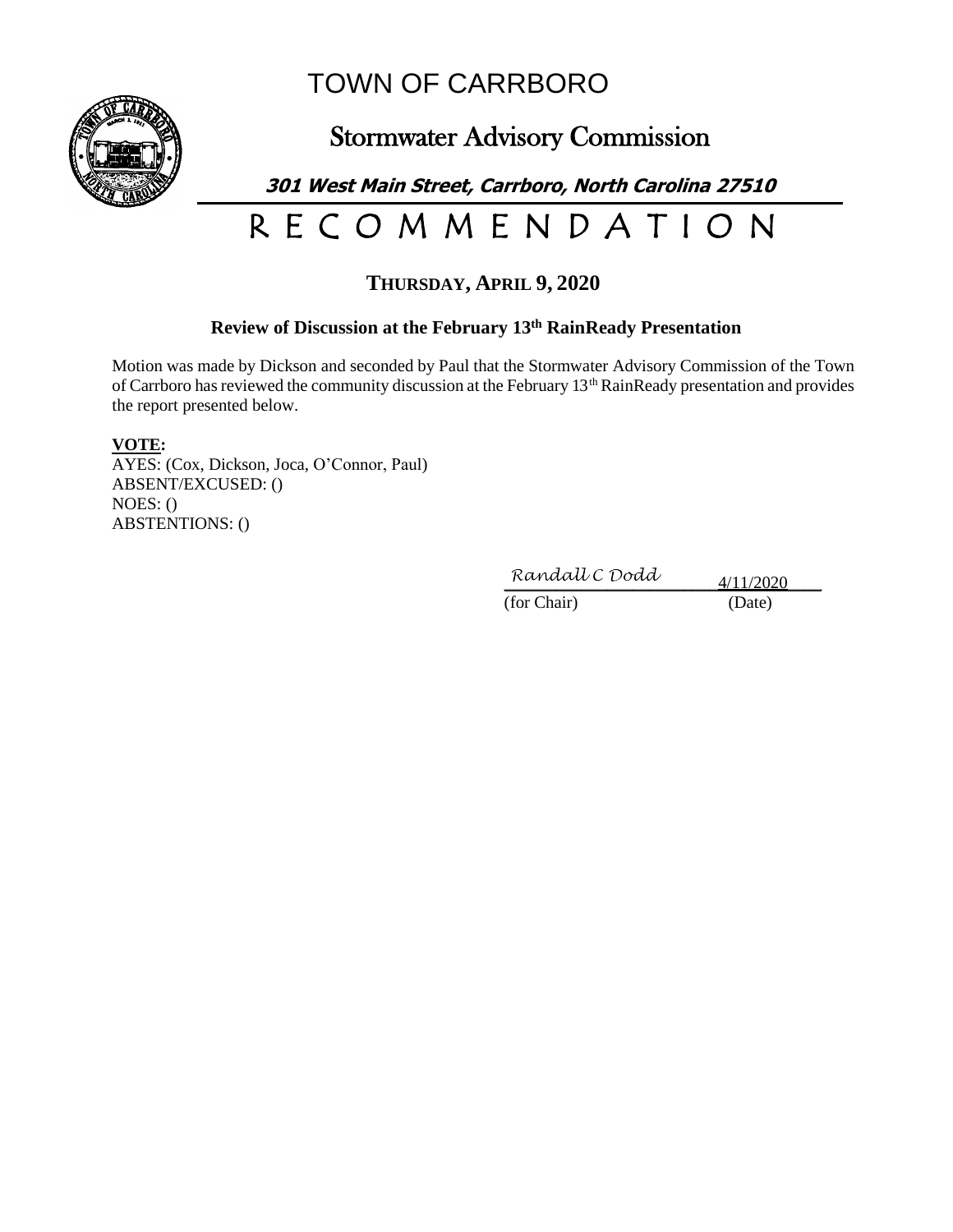#### **Summary of Comments at CNT Presentation in their Toms Creek Neighborhood Survey**

This is a summary of comments made by town residents at a public meeting, together with responses prepared by the Town of Carrboro Stormwater Advisory Commission (SWAC). The Carrboro SWAC was established 2 years ago and is composed of volunteer fellow Carrboro residents with expertise and/or interest in helping guide the Town's Stormwater Program. We present this summary and response in the spirit of collaboration, as fellow citizens similarly concerned about controlling stormwater runoff and its effect on our community and its natural resources.

The public meeting was held on February 13, 2020 to review and accept comments on work by a consultant. The Center for Neighborhood Technology (CNT) has been retained by the Town to engage residents residing in the upper Toms Creek watershed (above Main Street) and to explore understanding and interest on lot level solutions regarding localized flooding. Although upper Toms Creek was selected as the project focus, the intent is to apply results and lessons learned throughout Carrboro. CNT provided a presentation focusing on scope of their work and the results of a survey of neighborhood residents in the study area. The lot level solutions being explored by CNT are part of a broader plan to address stormwater runoff throughout the Town of Carrboro. The Town has been developing, and will continue to develop, stormwater solutions for streets, roads, parking lots, and the other public properties within its domain. The development of the Stormwater Utility will continue to help position the Town to improve stormwater management town-wide, including in the Toms Creek neighborhood. However, the SWAC wants to emphasize that stormwater is everyone's responsibility. Often, a substantial amount of stormwater runoff comes from our own personal property (e.g., roofs, driveways, compacted lawns, etc.). CNT was asked to address what individual lot owners can do to reduce the impacts they are experiencing as well as their contribution to broader challenges, while the Town continues its own efforts with its own property. This is only one example of the many ways in which the Town is helping to solve stormwater problems.

Audience members had many questions and comments about CNT's work following the February 13th presentation by CNT staff on a resident survey regarding interest in lot level stormwater solutions. The meeting was videotaped to capture both the presentation and ensuing discussion. CNT is using information gathered to further inform the report they are preparing for the Town regarding these lot level solutions.

However, many comments were made at the meeting that were outside the scope of CNT's work. Responding to these comments would likely have resulted in long discussions that did not relate to the work undertaken by CNT. Because the time for CNT to answer questions was limited, an effort was made to simply note comments that were beyond CNT's scope. Members of the Carrboro SWAC have reviewed the video made of the meeting, as well as contemporaneous notes made during the meeting, to try to capture all of the comments and questions posed by attendees that were not addressed during the audience follow up.

Below is a summary of these comments, together with discussion prepared by the Carrboro SWAC. There were nine commenters. Comments from various commenters have been grouped together for simplicity of discussion/response into the following categories: Location of flooding, historic causes, factors contributing to flooding, climate change, development, solution funding and homeowner assistance, solution scale, and specific solutions.

#### **Location of flooding**

Is flooding only happening in Toms Creek? Are there other basins in Carrboro similarly affected by runoff, or is this unique to Toms Creek? (RES9)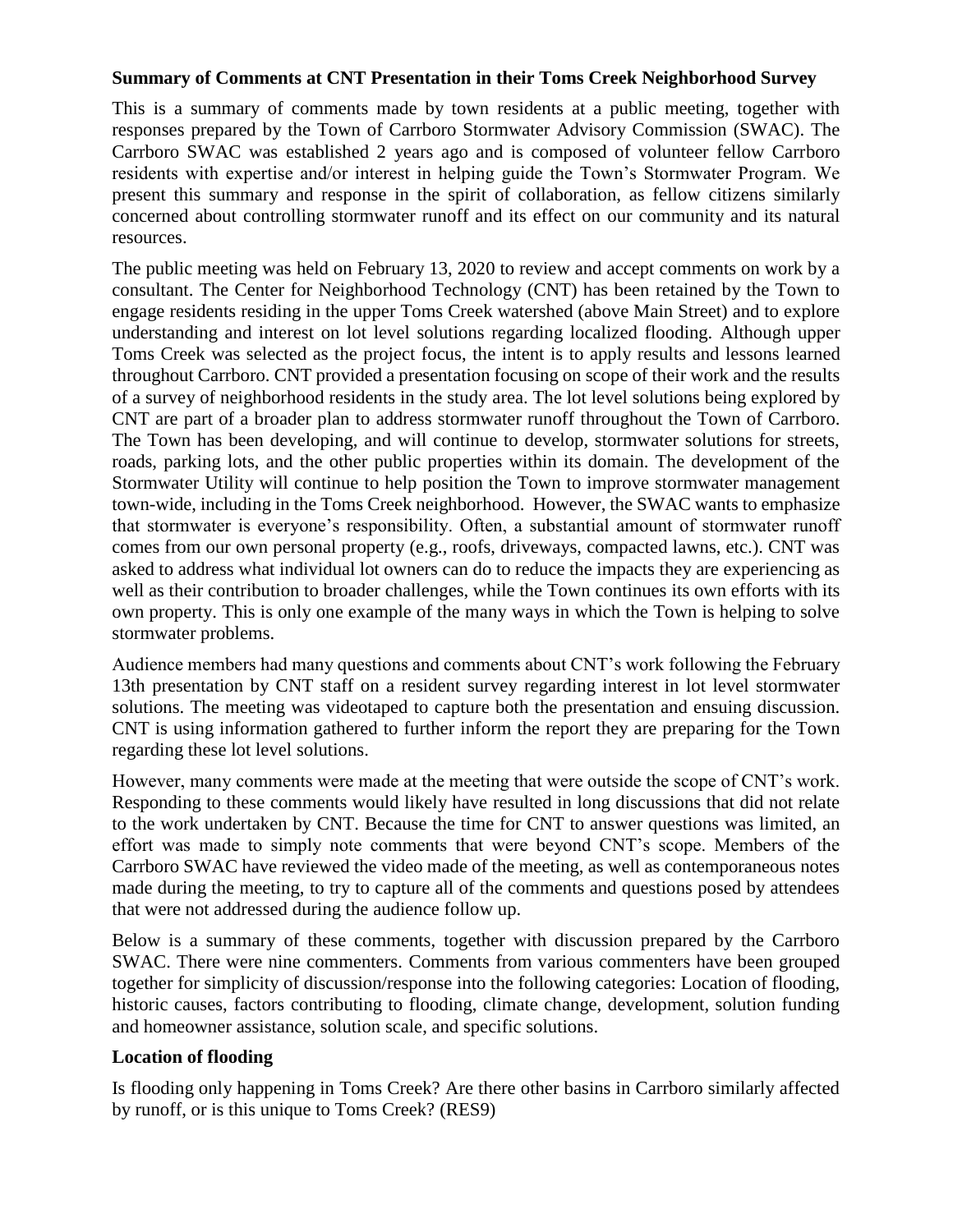*Flooding is a concern throughout Carrboro, including further downstream along Toms Creek and in the Bolin Creek and Morgan Creek watersheds. Flooding has been an issue to some degree in cities and towns throughout North Carolina. Up until passage of the National Flood Insurance Act of 1968, there were limited regulations on development in floodplains, and houses were built without regard to either location within the floodplain or finished floor elevation with respect to the elevation for the 100-year flood. After passage of the Act, local governments were required to prohibit development in the floodway, and to require structures to be elevated with the finished floor at least two feet above the elevation of the 100-year flood. Carrboro joined the National Flood Insurance Program in 1976.*

*Certainly, other factors contribute to changes in flooding over time. Some of the more important of these factors are briefly discussed further below.*

Flooding is occurring upstream (along the channel) and is not just an issue of upstream runoff impacting downstream property owners. (RES1)

*This comment followed a question by a member of the SWAC about how to engage residents who are not being impacted by flooding but whose runoff is contributing to impacts. The main channel of Toms Creek, including the upper end of the channel, is being fed by small tributaries, flow through ditches, swales, and pipes, and overland flow from land that is upslope from the channel. Lot level practices at these upslope properties can slow runoff and reduce the volume of runoff.*

*Houses that are away from the channel may be at a high enough elevation to experience only localized ponding from uneven drainage. The homeowner might choose to address that ponding using lot level practices that retain and infiltrate the runoff, but they may also simply regrade to release the water faster, exacerbating downstream flooding. Even at the upper end of the Toms Creek, the manner in which stormwater is addressed at contributing properties impacts downstream flooding.*

*Ultimately, the entire community benefits from proper stormwater management, whether you live right on a creek or not, because proper management: helps our neighbors, sets an example for the communities upstream of OUR drinking water to protect that water quality, protects our common downstream water resources (e.g., Jordan Lake and ultimately coastal North Carolina), and protects the common town resources (roads, bridges, etc.) that our tax dollars support.*

#### **Historic causes**

One hundred years ago, Plantation Acres would not have had any trees, that is why it is "Plantation" Acres. (The land) was likely plowed continuously, and the topsoil has been eroded off these high areas. In my yard on a rainy day if you dig six inches down you get to dry clay, so the neighborhood that we live in is prone to runoff. (RES9)

*We see this in our yards as well. The process of soil loss began in the Colonial period when virtually the entire area east of the Appalachians was logged for shipbuilding and other purposes. On top of the loss of forest cover, early farming practices resulted in a massive loss of topsoil throughout the United States with drastic consequences (e.g. dust bowl), eventually leading to efforts to educate and support farmers' efforts to control soil loss (e.g. establishment of Soil and Water Conservation Districts).*

*Maintaining forest cover is one of the best things we can do to help, but natural processes take an extraordinarily long time to achieve recovery. Areas on clay soil that are maintained in forest cover for more than fifty years have been shown to still have fairly*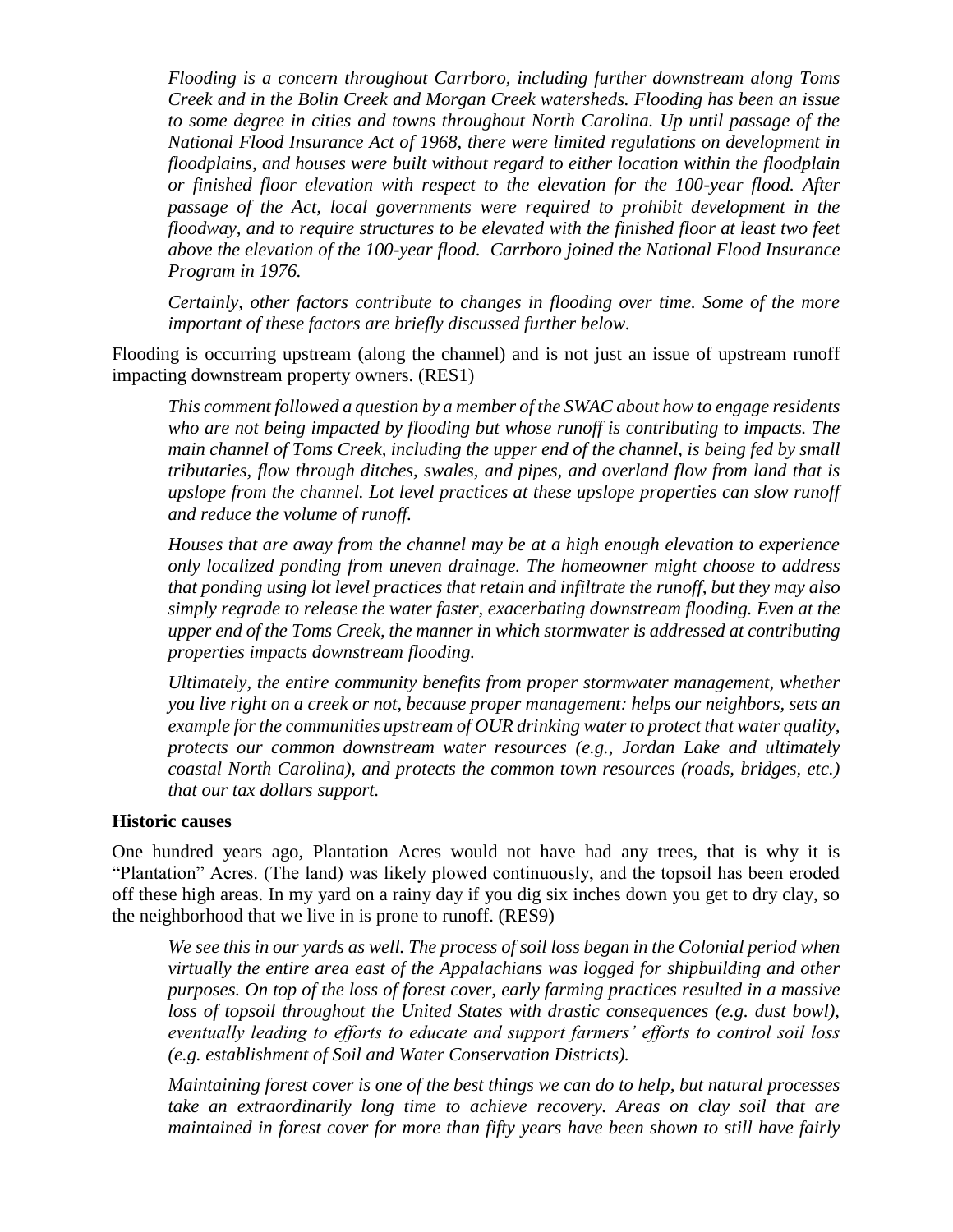*shallow topsoil, indicating that much longer timelines may be required for natural processes to reestablish a deep soil horizon.*

*This is a concern in many areas of the country. Research is underway to explore various ways of amending soils to improve water retention and infiltration.*

*Preventing soil loss is essential for restoring topsoil so that they can act as sponges to absorb rainwater. Homeowners that are experiencing erosion can request guidance from professionals with expertise in stormwater management and ecosystem restoration.*

#### **Factors contributing to flooding**

Trees/lawns: She has lived in her house for 40 years and while there have been some issues with runoff and flooding in the past, it was not bad until the last 10 years. Concerned that waters coming from more places, she has a friend on Mary Street and they're getting runoff from Phipps and Simpson that they never had until the last ten years. There are new people coming in and cutting down trees on their lot in order to have lawn. Lawns are not appropriate for this watershed; we need to have a better ethic and have people leave trees on their property. (RES7)

*Trees and forests have many benefits including improved air quality, reduced air temperatures in summer, reduced heating and cooling costs, increased property values, habitat for wildlife, and recreation and aesthetic value.* 

*Trees also have a major impact on reducing runoff. Anyone who has stood under a tree to avoid getting wet at the beginning of a heavy summer rain shower has experienced the ability of tree canopy to intercept rainfall, a portion of which never reaches the ground. Tree roots and leaf litter both help to break up heavy soils and create soil conditions that promote the infiltration of rainwater into the soil. In forests, trees take up much of the rainwater, releasing it into the atmosphere through evapotranspiration. Trees reduce the amount of runoff, and they also help to slow down and temporarily store runoff, which further promotes infiltration, and decreases flooding and erosion downstream*.

*Maintaining tree canopy and understory vegetation are necessary to promote natural processes that will restore natural watershed function. The Town is developing guidance for homeowners to promote the care, preservation, and retention of trees, among other practices. The Town cannot prevent people from removing trees on private property, but a widespread educational campaign about the benefits of trees (especially native canopy trees and especially compared to turf) could prevent, or at least decrease, the practice of trading out trees for lawn.*

#### **Climate change:**

Flooding has increased in the last 15 years. (RES1)

She has lived in her house for 40 years and while there have been some issues with runoff and flooding in the past, it was not bad until the last 10 years. Concerned that waters coming from more places, she has a friend on Mary Street and they're getting runoff from Phipps and Simpson that they never had until the last ten years. (RES7)

Concerned that it seems we've been having greater (than 100-year) floods (RES7)

It should be understood that we live in a time period where we have been experiencing a lot more rain with more frequent and heavier storms. (RES9)

In my neighborhood in Plantation Acres the houses were built in the 1970s, the neighborhood is largely built out, and there are areas where rain is coming not from the street but from behind houses and flowing in-between houses, trenching over and overflowing streets, and that is coming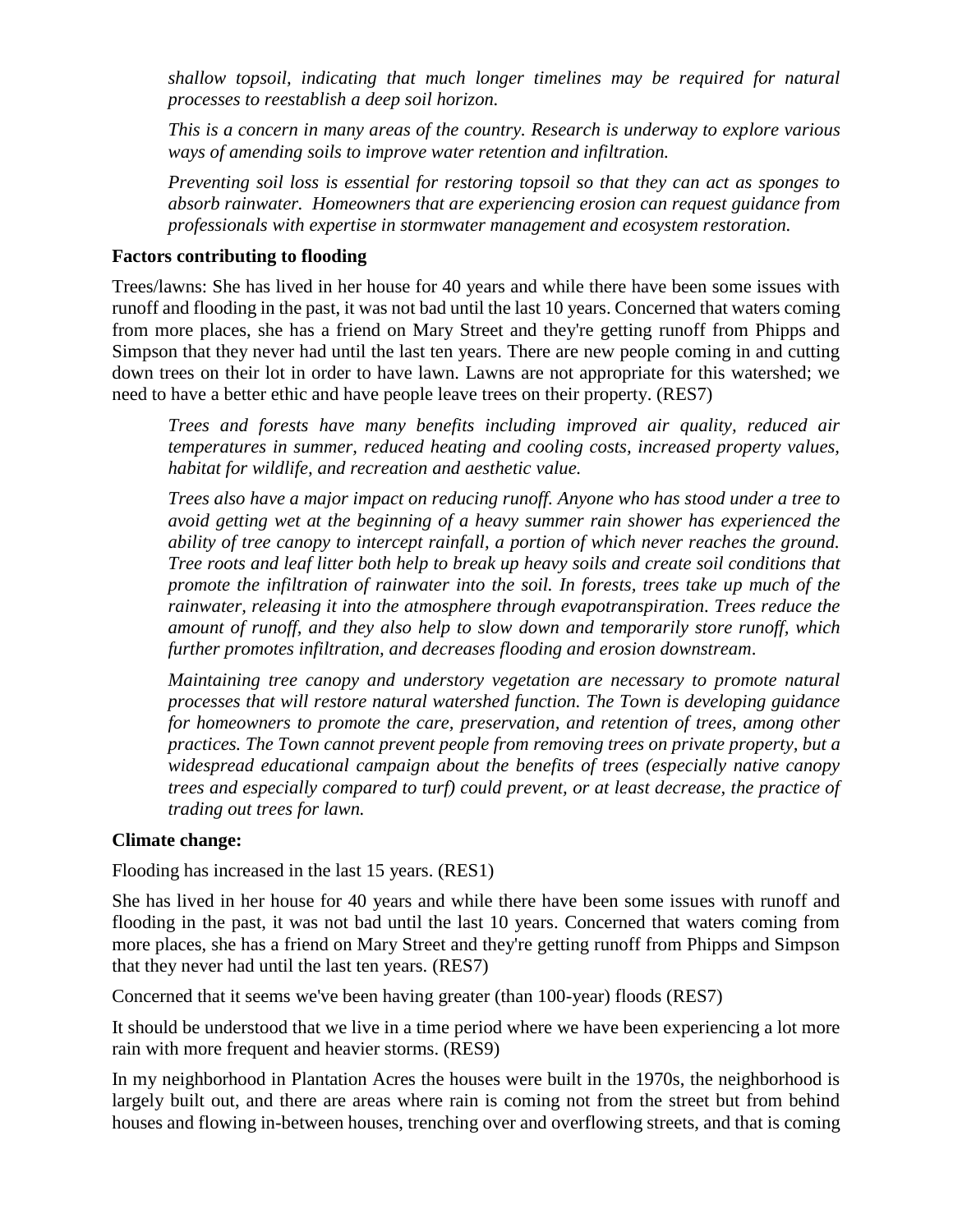from impervious surfaces, it is from increased rainfall. This goes to the point you (CNT) made earlier about urban flooding, localized flooding versus stream overbank flow. (RES9)

Because of the increase in rainfall and the changes in rain patterns, the retention ponds may not be working as well as they have in the past. (RES9)

*The 15-year period began with two major droughts that occurred between 2005 to 2007. Annual rainfall during this early period was 13 to 57% below the 30-year average.*

*For the last six years of this 15-year period, annual rainfall has been above the 30-year average. Even more significant than average rainfall, the frequency of major storms has been more than double the average. However, the most significant change from 15 years ago is that the intensity of major storms has increased.*

*The increase in storm intensity means more rain is falling in a shorter period of time. The higher average rainfall results in wetter overall conditions, with soil more often being saturated and therefore unable to absorb more water. The increase in the frequency of major storms means all of this is happening more often.*

*Eastern North Carolina has experienced even more severe conditions, with locations experiencing storms that exceed a 1,000-year recurrence interval, based on current standards.*

*Design standards currently in use throughout the state have been established based on long-term records. Local governments and researchers have acknowledged the urgent need to update statewide design standards to reflect recent data, particularly rainfall data from the last nine years.*

#### **Development**

Town did two things in the last 15 years that increased flooding. One was to install sidewalks in the neighborhood, which increased runoff. (RES1)

*Sidewalks provide for pedestrian safety. Sidewalks are located within the corridor of existing roadways, and the additional impervious area is relatively small. In some*  locations, a ditch may have been piped as part of the sidewalk construction. The cumulative *impact of these changes is likely to be small compared to the impact of changes in storm frequency and intensity.*

*Municipal projects are undertaken based on available knowledge at the time. Certainly, if the project were initiated today, additional measures would have been considered during planning and design.*

Town also allowed a forest to be developed (15 houses) that produced twice as much runoff. Going forward Council is allowing new commercial development (Lloyd Farms property). Don't keep taking out green; don't keep allowing development. (RES1)

*It is a misconception that the Town "allowed" development. Property owners have a right to develop their property in accordance with existing zoning and applicable development codes.*

*The residential development in question was required by code to manage stormwater runoff so as not to increase peak flow for the 1-year, 2-year, 5-year, 10-year, and 25-year design storm events. The commercial property at Lloyd Farm had a right to develop that property to meet this same set of standards; however, because the developer wanted to rezone part of the property, the Town was able to negotiate the inclusion of a requirement to also manage peak flow from the 100-year storm. Given the alternative of developing to*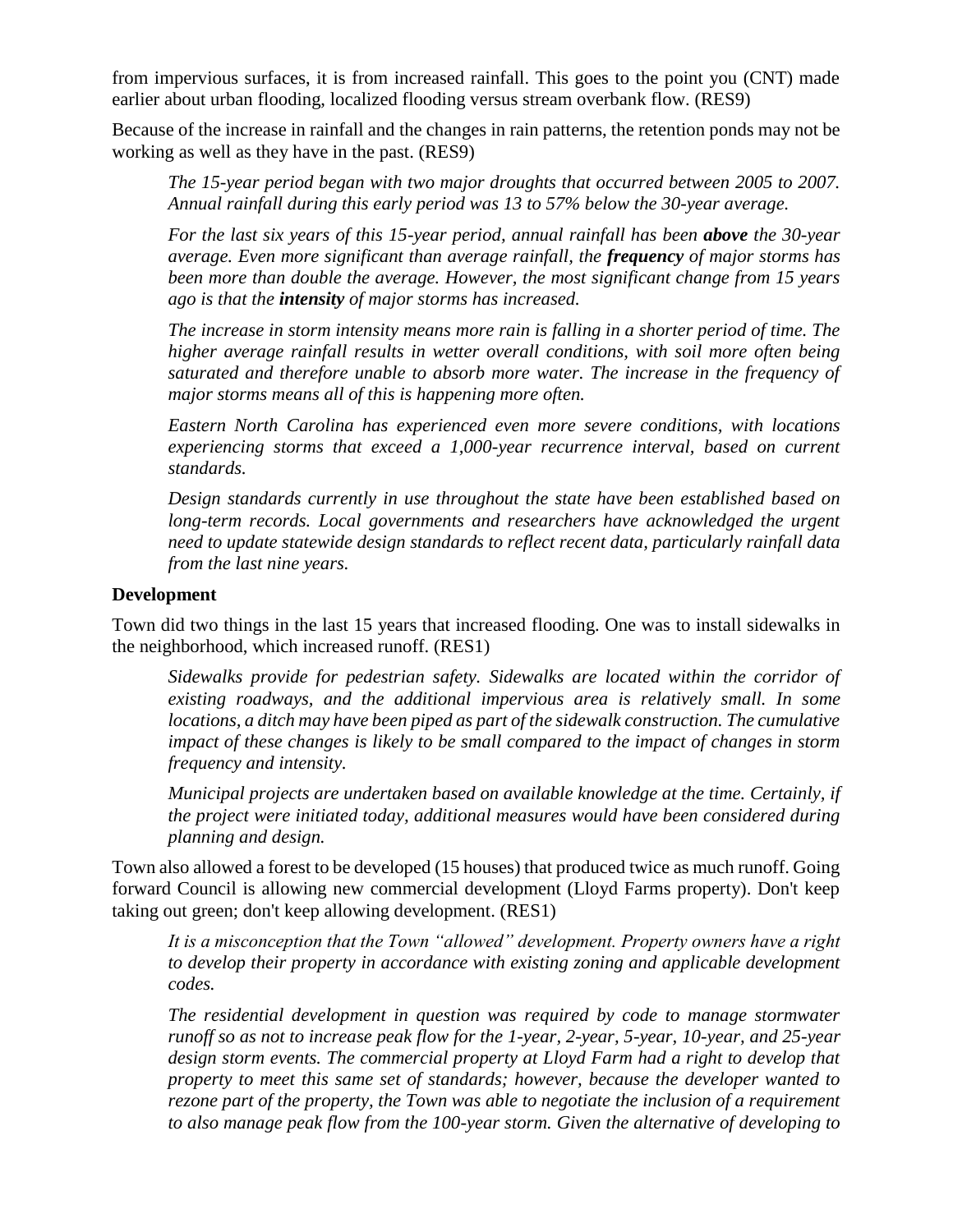*a lower standard under existing zoning, the SWAC supported the rezoning with the condition of managing the peak flow for the 100-year design storm.* 

Ask developers at the Shops at Lloyd's farm to include permeable pavement and to include rain gardens, bioswales, and similar measures? I'm very concerned about their ability to actually mitigate runoff for the hundred-year flood as they are planning to do. (RES7)

*The site does not have the appropriate topography to store runoff from the 100-year storm in a detention pond. The engineered alternative would be to use underground storage of stormwater in chambers underneath parking areas. Underground storage is one of the most expensive approaches to stormwater management and is even more expensive when it is in a location that must also be designed for traffic loading. During the review of the rezoning request, SWAC recommended, and the developer's design engineer agreed to consider, including cisterns and/or blue/green roofs, rain gardens, permeable pavement, and other green practices. Use of the recommended green practices is likely to reduce costs, as well as improve performance.*

Concerned about the development that has been approved across from McDougle School in the Hollow that is in this watershed. (RES7)

*This project drains mostly or at least in part to Bolin Creek.*

General concern about the sewer line running along the creek. (RES5)

*Many sewer lines have been built close to creeks in urban areas. Over the last few decades we have learned about ways of protecting water quality and restoring aquatic life in our streams. One of the most important and cost-effective measures for such protection is through stream buffers: maintaining stream-side zones in an unmanaged, natural state with trees and shrubby/woody vegetation that help to filter runoff and to anchor the creek banks against erosion.*

*The goal of establishing vegetated stream buffers conflicts with the regulatory requirement that sewer easements be maintained in a manner that allows the utility to inspect, maintain, and repair the sewer line. Maintenance of sewer easements is typically done by mowing and/or removal of trees and other woody vegetation.*

*New sewer easements are now required to be located further away from streams, such that the area mowed to maintain access is outside a zone adjacent to the streambank that is required to be maintained in woody vegetation (trees and shrubby plants). The regulations that now protect stream buffers also provide that existing sewer easements and other existing uses are grandfathered, unless and until they are significantly modified/replaced.* 

*It is anticipated that over time, vegetated buffers can become established along the banks of Toms Creek. Certainly, if any efforts were undertaken to modify the channel, federal and state permits to authorize the work would include requirements to establish a vegetated woody buffer to the extent practicable.* 

#### **Solution funding and homeowner assistance**

Consider asking a survey question about whether people are willing to pay higher fees in order to do large projects (e.g. replacing culverts and building retention ponds) as part of the solution. (RES8)

Housing affordability is a major problem, the possibility of financial assistance is huge, and we're pleased that it is being mentioned. The assistance should be needs-based. Because the meeting is on a Thursday night, the people most likely to need financial assistance may not have been able to attend (i.e. don't assume lack of interest in assistance based on attendance). (RES2)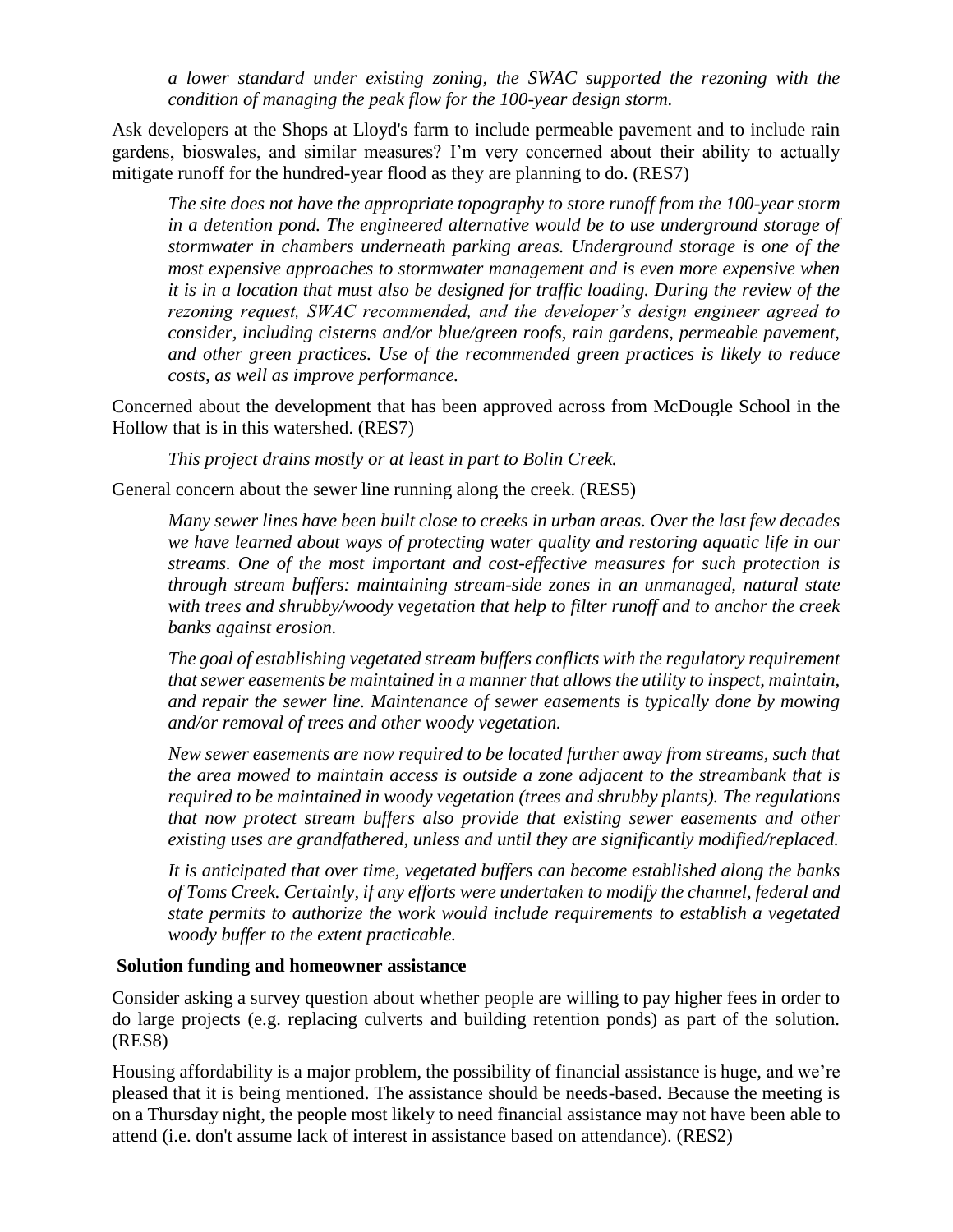*SWAC members agree that equity, affordability and environmental justice need to be considered where appropriate throughout the development of the stormwater program. Affordability is a high priority especially in the development of Stormwater Utility rates and in development of a residential assistance program.* 

*The SWAC also acknowledges that additional funding will be needed as the program develops over time to address all of the regulatory requirements and community priorities envisioned for the stormwater program. The Stormwater Utility is still relatively new, but the program needs to develop in a measured way. In 2019, Town Council identified additional priorities for the stormwater program that included flooding. The SWAC supported these priorities and also supported the recent increase in Stormwater Utility rates to begin addressing them.*

*The rate increase included development of rates for a high tier for residential lots with*  larger amounts of impervious cover. The SWAC had wanted to include more tiers in the *residential rate structure during the initial establishment of the utility, but concerns over the quality of lot level data did not allow it at that time. Town staff have made it a priority to verify and correct data so that over time additional residential tiers can be added, and the residential rate structure can become more progressive.*

*Similarly, when a residential assistance program is developed, the SWAC recognizes the importance of supporting the needs of low- and middle-income families.*

#### **Solution scale**

All these lot level solutions that you're coming up with are wonderful but just doing these is not going to fix the problem. (RES1)

The (CNT) study is only about individual measures that people could take and does not consider bigger solutions. (RES5)

There's a constellation of challenges here, it is individual, lot level, neighborhood level, subdivision level, town level - this is an ecosystem problem. I appreciate that the purview for this study was at the lot level and you've come up with some interesting things to look at that have not been talked about before. (RES2)

*The SWAC acknowledges that lot level solutions will not eliminate flooding in Toms Creek. Flooding problems in urban areas were not created overnight and these problems are not going to be solved overnight. A comprehensive program will be required, involving measures taken at many scales, including individual, lot level, neighborhood level, and watershed. The higher the level, the higher the cost, and the longer the timeline for implementation.*

*The intent of the CNT study is to explore strategies at the lot level so that progress can begin right away, not only in upper Toms Creek, but throughout Carrboro. Appropriate lot level practices that address issues a homeowner is having with local drainage can also begin to reduce downstream impacts as well. It is important to promote and implement lot level measures throughout the watershed, particularly in upland areas as discussed above. The preponderance of single family residential land use in Carrboro (and in upper Toms Creek) requires attention at a lot level*

#### **Specific Solutions**

My neighborhood is already very green. It is a very green neighborhood with plantings and gardens, etc., you should see the gardens. (RES1) This is a very green neighborhood. (RES5)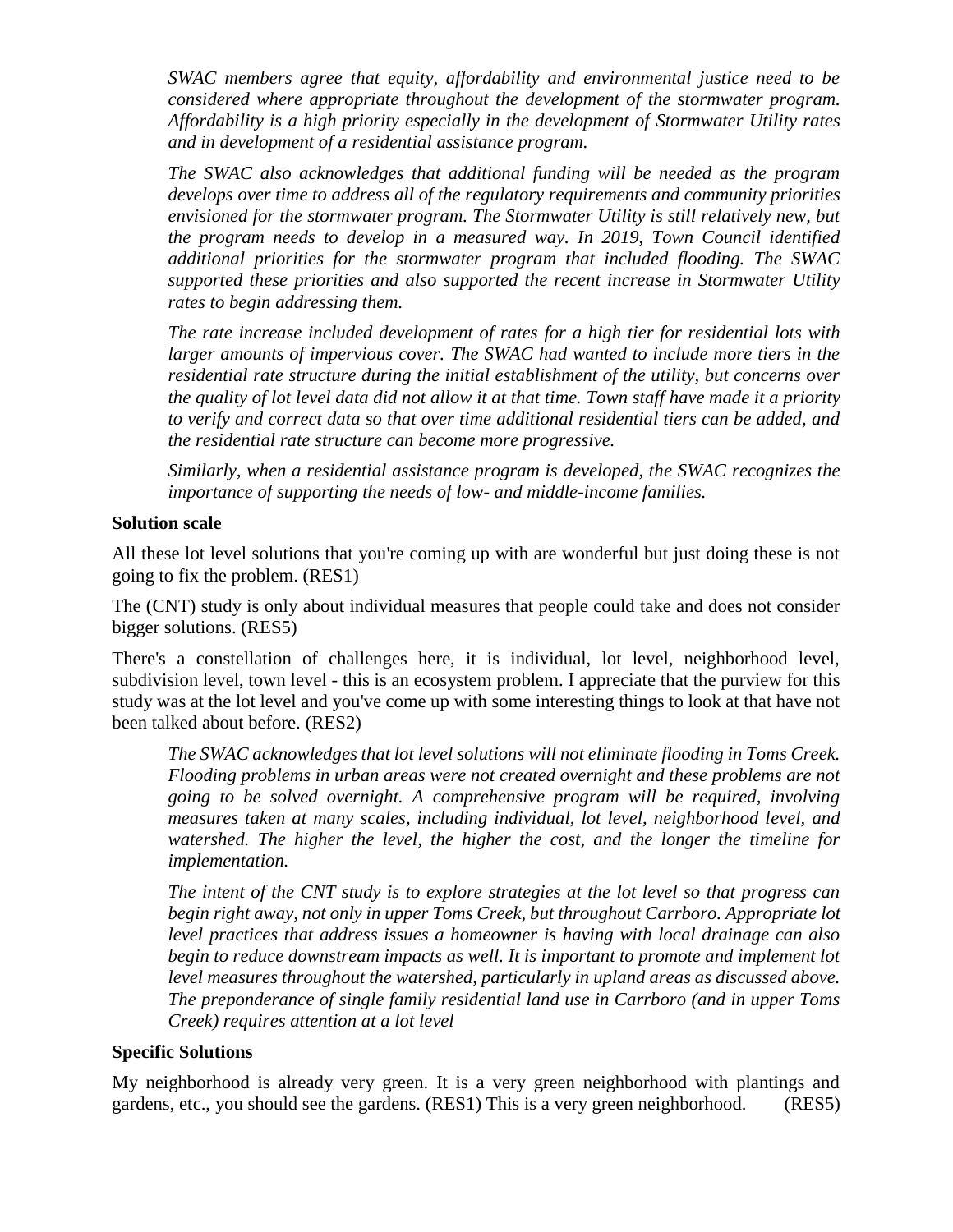*Gardening and green stormwater practices are not the same. Many people would say a neighborhood looks "green" simply because it has abundant lawns and large trees. A truly "green" neighborhood is one in which large canopy trees and native perennials thrive, stormwater runoff is captured and cleaned, plant and animal pests are controlled by other plants and animals instead of herbicides and pesticides, and leaves are left in place to protect soil, return nutrients to the trees and shrubs that shed them, and provide insect habitat. We see many "green" neighborhoods that fit that description in color only, not in practice.*

*That said, experience has taught us that avid gardeners are our BEST audience to target for adopting green stormwater practices. They take great enjoyment out of nature and growing things. They care about protecting the environment. If they use fertilizers, they use only organic, slow-release types, and they never apply phosphorus unless a soil test shows a deficiency. They pay attention to any areas of bare soil, providing seed and mulch to prevent erosion.*

*Gardeners will better understand the need to select an appropriate lot level solution for their soils and their problem. Gardeners will better understand the need to prevent soil erosion, and that a rain garden can be clogged and ruined if located downslope of eroding clay soils.*

*The greenest gardeners install cisterns to collect rooftop runoff to use in their gardens. They address issues with ponding by using rain gardens or bioswales, both of which include extensive soil amendment to promote water retention and infiltration. If they live along a stream channel, they may have live-staked the stream bank to establish woody vegetation to anchor the bank against the erosive power of storm flow.* 

Why can't we do permeable pavement? What are the trade-offs? Durability, cost versus what we're doing today? (RES6)

*We agree that permeable pavement should be used more widely. Permeable pavement is generally placed over granular material that can store rainwater. This means that when permeable pavement is used on low permeability soils, it can still store and slowly release stormwater runoff. Regardless of the underlying soil, location is extremely important. Permeable pavement is most suitable and cost-effective for areas where traffic is less frequent and where traffic wheel loading is limited (e.g. do garbage trucks or dump trucks use the road?), with ideal locations being overflow areas in parking lots, and residential driveways. When located on frequently used areas of parking lots, permeable pavement must be designed to a higher traffic loading standard, and it must be maintained much more frequently. When used on public roadways the design must meet still higher standards.* 

*Another aspect of location that must be considered is the potential hazard from clogging due to soil tracked on vehicle wheels or carried by stormwater runoff. Clay in local soils increases the hazard from clogging. Maintenance involves street sweeping with a vacuum sweeper as frequently as every two months, and running the sweeper very close to the pavement and at very slow speeds. Power washing has been shown to restore heavily clogged pavement under some conditions and may be required periodically.* 

*Permeable pavement is part of the solution, but it is not a panacea. It is generally impractical to adopt permeable pavement for wide use in roadway construction in the Piedmont region of North Carolina, where the benefit is limited by the low permeability of underlying soils, and where clay soil carried on tires (track out) or by stormwater runoff will quickly clog the permeable spaces (interstices) within the pavement. However, with*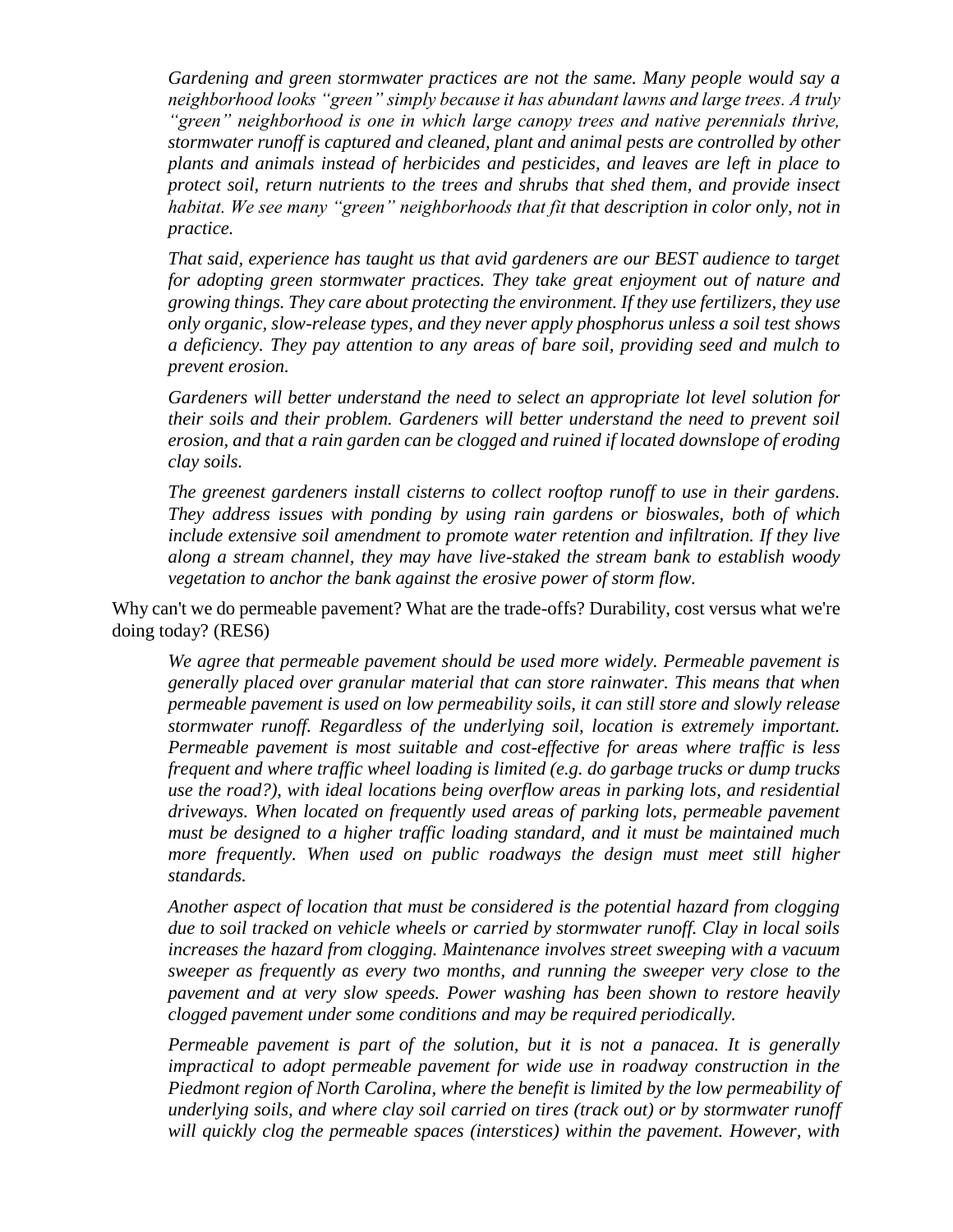*appropriate location and design permeable pavement can be an effective component of efforts to mitigate the impacts of stormwater runoff in our area.*

How about digging the creek deeper, wider? (RES1)

The (CNT) survey does not consider things like culverts, detention ponds and larger efforts that previous comments from the community have discussed. (RES5)

*We agree with the need to consider large-scale measures, in addition to others discussed above. These will be expensive. To be cost-effective, large scale measures need to be planned carefully, coordinated with other measures likely to be taken, and implemented as part of a comprehensive systems approach. Some of the large-scale measures mentioned would be considered as part of such a systems approach.*

*However, it should be recognized that some of the specific measures mentioned are not likely to be considered. For example, dredging, straightening, and widening the creek would result in permanent environmental damage. Dredging is neither "green" nor consistent with Carrboro's responsibility and desire to restore and protect the environment.* 

*In the 1950s and earlier, it was common to dig creeks wider and deeper to get rid of water more quickly. This practice is more formally referred to as "stream channelization." The US Army Corps of Engineers used to implement these projects with congressional authorization. With increasing awareness of the impacts of pollution generally, and the adverse impacts of channelization specifically, the mission of the Corps has changed to one of environmental protection. Even work on short sections of stream channel require permits from the Corps; before the Corps can issue a permit, state regulators must certify that the project will not harm water quality.*

*Straightening and dredging a stream channel permanently damages aquatic habitat and permanently reduces the potential for aquatic life support. For example, Ellerbe Creek in Durham was channelized in the late 1950s. Over the last two decades the city and state have implemented multiple projects on segments of Ellerbe Creek, spending millions to implement stream restoration projects to restore a more natural channel, and help improve water quality and aquatic life support.*

*Similarly, enlarging culverts at road crossings simply moves the flooding problem downstream. For Carrboro homeowners to be eligible to buy flood insurance, the Federal Emergency Management Agency requires the Town to provide documentation to state and federal regulators for any project or work on streams and stream culverts demonstrating that the project will NOT make downstream flooding worse.*

*As indicated by one commenter, flooding in Toms Creek is an ecosystem or watershed scale problem. Many different approaches at different scales will be needed to address existing issues.* 

Members of the Town of Carrboro Stormwater Citizens Advisory Commission understand that residents who did not experience flooding 15 years ago are frustrated at the increase in flooding in Toms Creek. The Town is pursuing funding from the Federal Emergency Management Agency to either elevate, or buy and remove, houses that are experiencing costly damage from repeated flooding. However, many properties along Toms Creek are experiencing flooding that does not reach the foundation of the home, but which nevertheless may affect homeowners in other ways such as their ability to enter and leave their property during a storm. The Town cannot fix these watershed-wide problems alone; it needs to work in partnership with homeowners and at a lot level to have successful, long term solutions to flooding issues. The SWAC supports development and